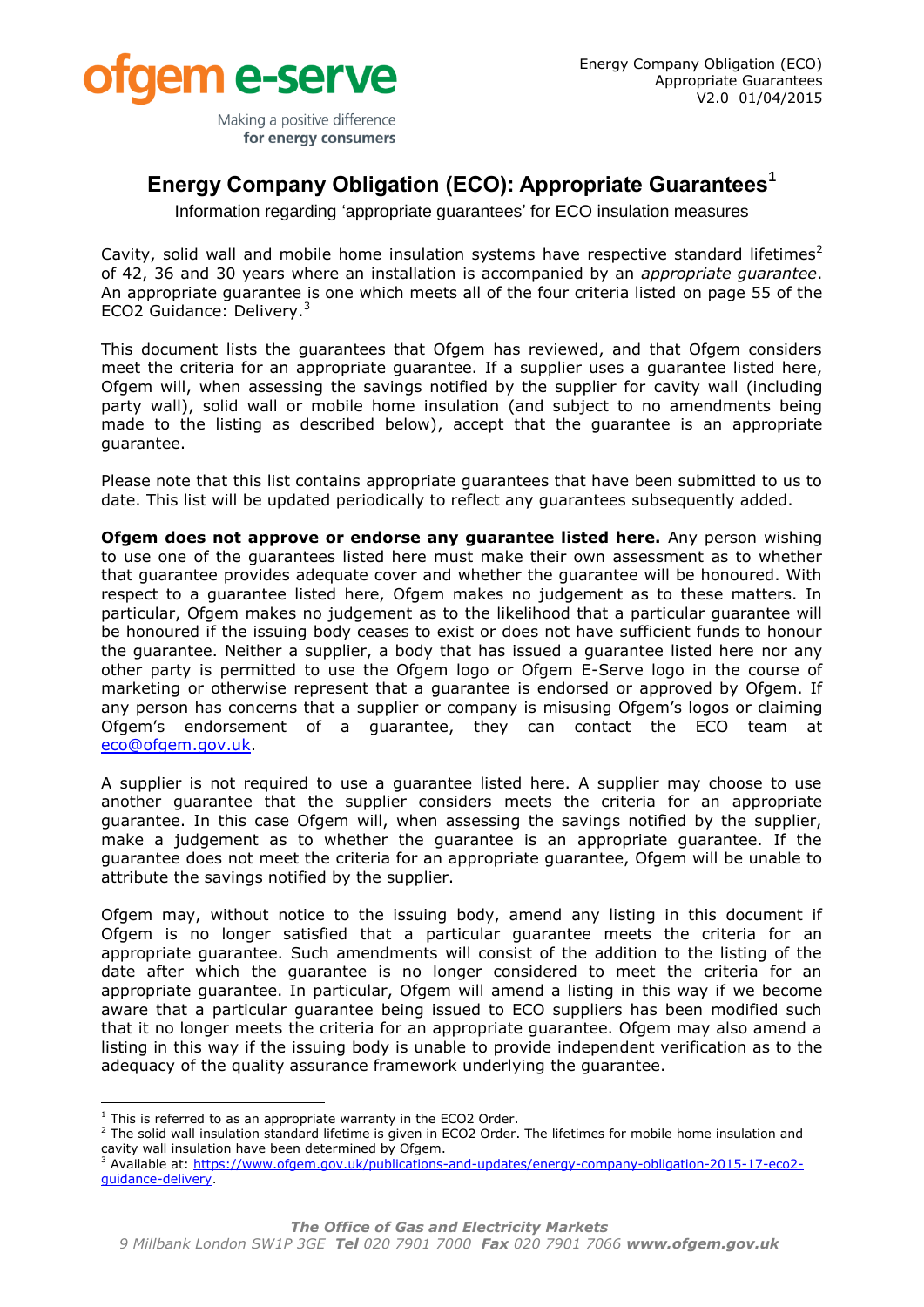Suppliers, and other parties, should regularly check for updates to this document and should be alert to the fact that Ofgem may amend details of a listed guarantee. The effect of a listed guarantee being amended will not be retrospective.

Please contact us at **eco@ofgem.gov.uk** if you have any questions.

2 of 14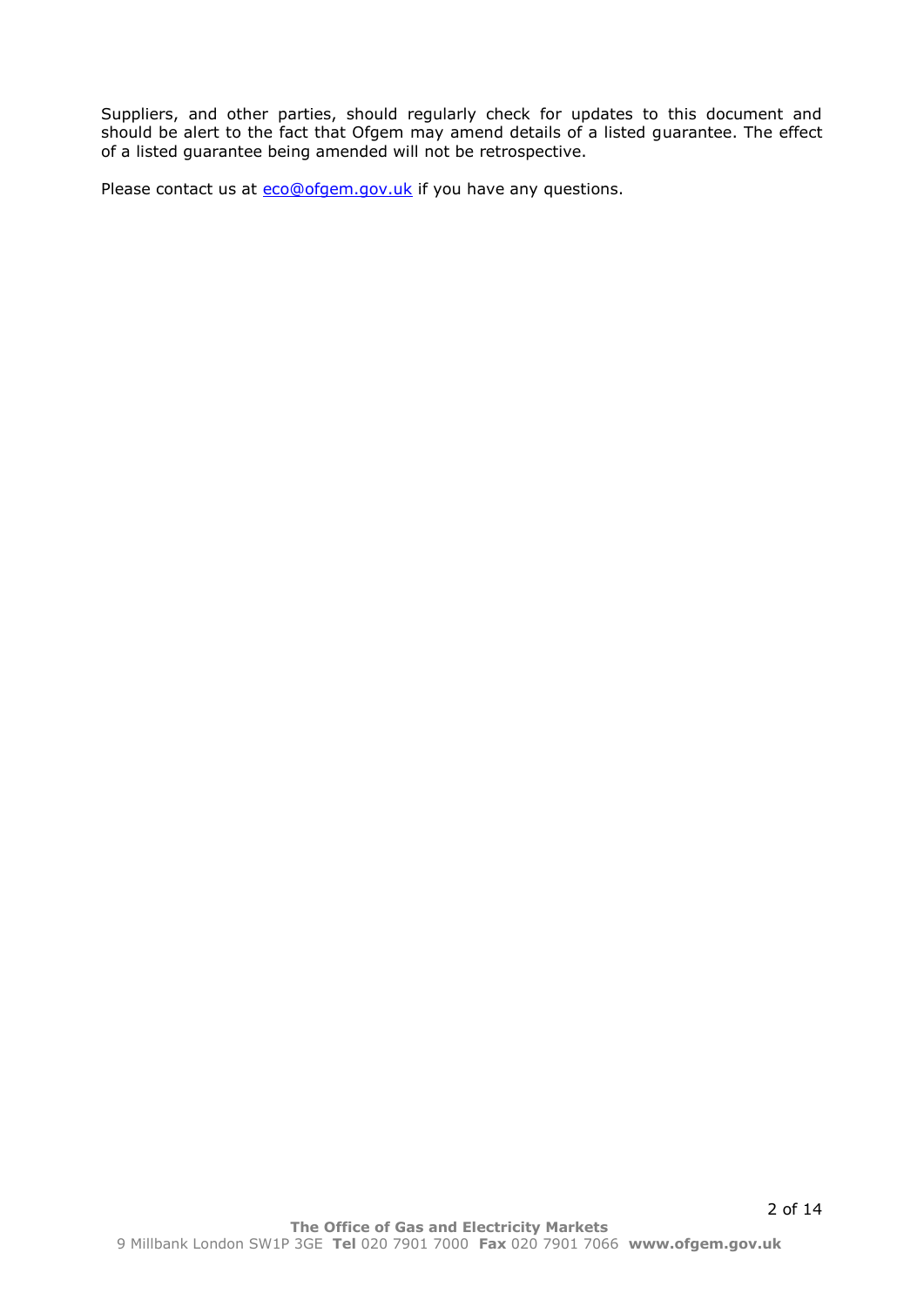| <b>Issuing Body</b>    | Cavity Insulation Guarantee Agency (CIGA)                                           |
|------------------------|-------------------------------------------------------------------------------------|
| <b>Guarantee Name</b>  | CIGA Party Wall Insulation Guarantee                                                |
| <b>Version</b>         | Version 5.0                                                                         |
| <b>Valid for</b>       | Party Cavity Wall Insulation                                                        |
| Date Assessed          | 14 January 2015                                                                     |
| <b>Address</b>         | CIGA House,<br>3 Vimy Court, Vimy Road<br>Leighton Buzzard<br>Bedfordshire, LU7 1FG |
| <b>Contact Details</b> | Phone: 01525 853300<br>Fax: 01525 385926<br>info@ciga.co.uk                         |
| Website                | http://www.ciga.co.uk/                                                              |
| <b>Ofgem Code</b>      | CPWCIG14                                                                            |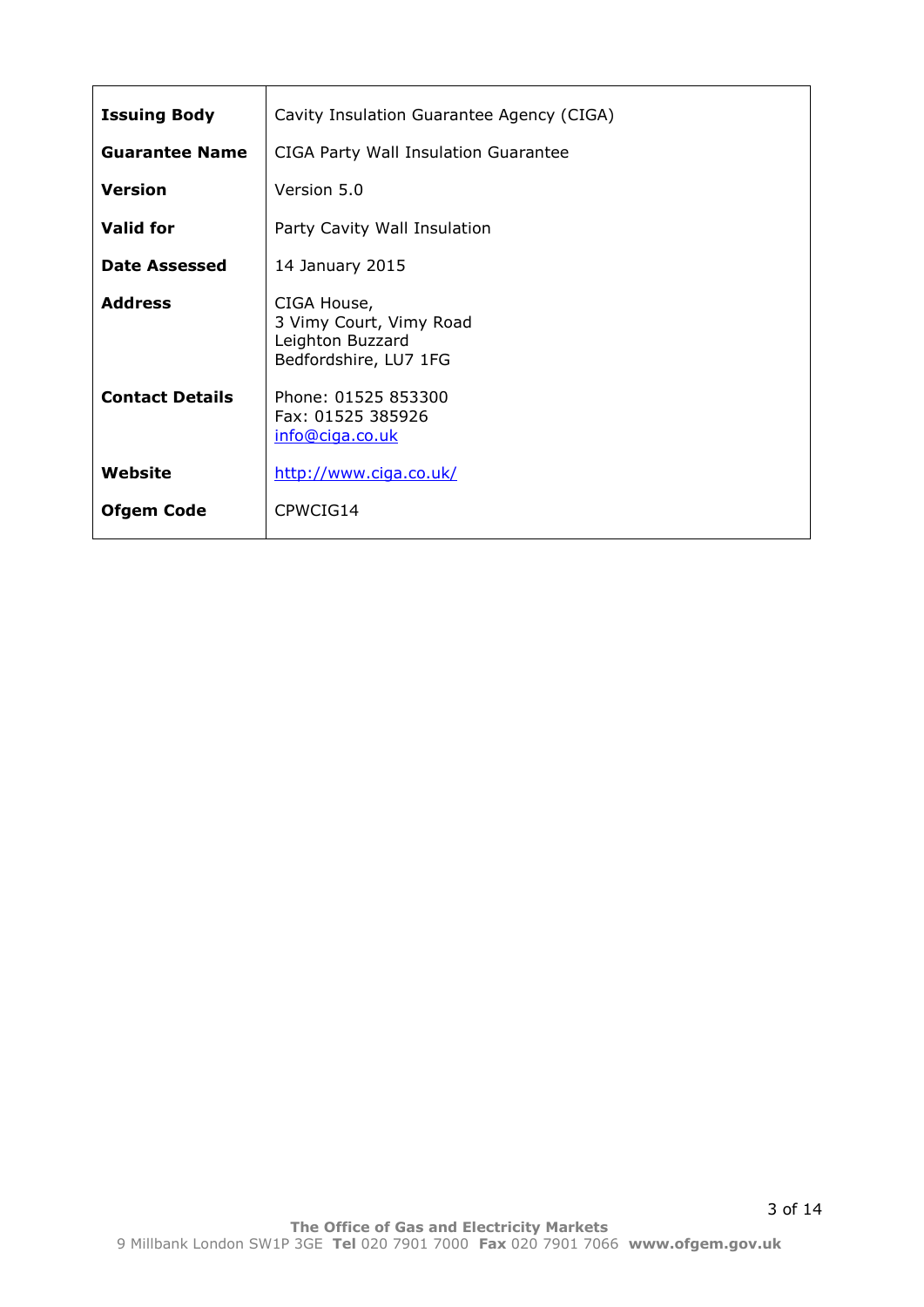| <b>Issuing Body</b>    | <b>REIGA Energy Conservation Limited</b>                                                                                                                                                                                                                                                                                                                                                                                                                                                                                                                                                                           |
|------------------------|--------------------------------------------------------------------------------------------------------------------------------------------------------------------------------------------------------------------------------------------------------------------------------------------------------------------------------------------------------------------------------------------------------------------------------------------------------------------------------------------------------------------------------------------------------------------------------------------------------------------|
| <b>Guarantee Name</b>  | <b>REIGA Guarantee</b>                                                                                                                                                                                                                                                                                                                                                                                                                                                                                                                                                                                             |
| <b>Version</b>         | Version 1                                                                                                                                                                                                                                                                                                                                                                                                                                                                                                                                                                                                          |
| <b>Valid for</b>       | Cavity wall insulation installations (standard)<br>Hard to treat cavity wall insulation installations, as follows:<br>i.<br>where the cavity is less than 50mm wide;<br>where a chartered surveyor has reported that the cavity<br>ii.<br>wall is not suitable to insulate without substantial remedial<br>works to the building;<br>iii.<br>in a building with 3 or more storeys where each storey has<br>cavity walls and where the building is not more than 12<br>metres in height;<br>i.<br>where a chartered surveyor has reported the cavity wall is<br>not suitable to insulate with standard materials or |
|                        | techniques (partial fill only).                                                                                                                                                                                                                                                                                                                                                                                                                                                                                                                                                                                    |
| <b>Date Assessed</b>   | 06 June 2014                                                                                                                                                                                                                                                                                                                                                                                                                                                                                                                                                                                                       |
| <b>Address</b>         | 66 Victoria Road<br><b>Burgess Hill</b><br><b>West Sussex</b><br><b>RH15 9LH</b>                                                                                                                                                                                                                                                                                                                                                                                                                                                                                                                                   |
| <b>Contact Details</b> | Phone: 01273 245513                                                                                                                                                                                                                                                                                                                                                                                                                                                                                                                                                                                                |
| Website                | www.reigaec.org.uk                                                                                                                                                                                                                                                                                                                                                                                                                                                                                                                                                                                                 |
| <b>Ofgem Code</b>      | REIEIC13                                                                                                                                                                                                                                                                                                                                                                                                                                                                                                                                                                                                           |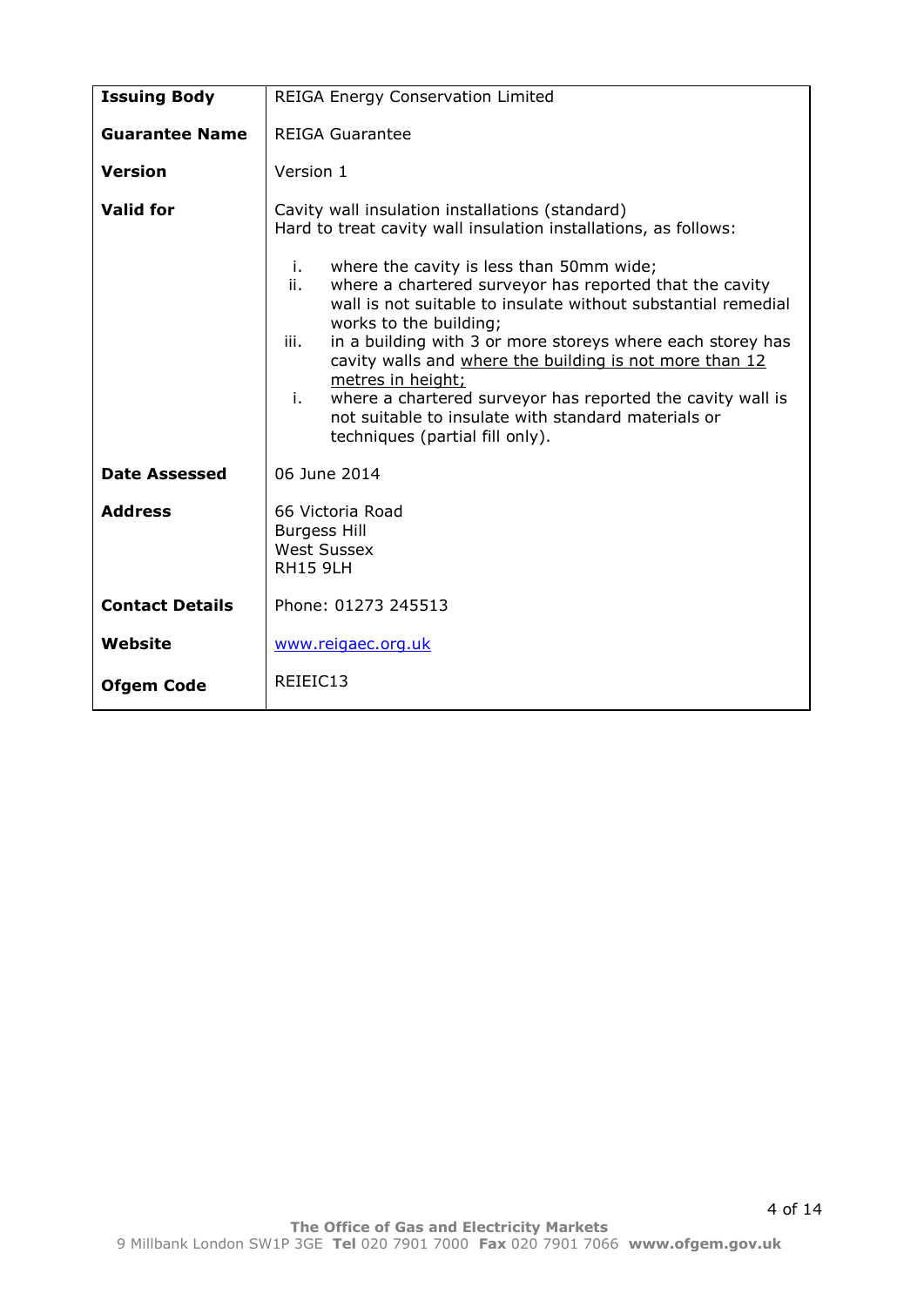| <b>Issuing Body</b>    | Warranty Services Ltd on behalf of Guarantee Protection Insurance<br>Limited                                                                                                           |
|------------------------|----------------------------------------------------------------------------------------------------------------------------------------------------------------------------------------|
| <b>Guarantee Name</b>  | Kinnell Green Deal Guarantee                                                                                                                                                           |
| <b>Note</b>            | This guarantee will only be issued for projects with combined<br>funding from ECO and Green Deal                                                                                       |
| <b>Version</b>         | V <sub>4</sub>                                                                                                                                                                         |
| <b>Valid for</b>       | Cavity wall insulation installations (standard)<br>Park Home External Wall Insulation Systems<br>Solid wall insulation installations<br>(including non-traditional construction types) |
| <b>Date Assessed</b>   | 5 November 2013 [Updated: 16 Dec 2013]                                                                                                                                                 |
| <b>Address</b>         | 37 Carrick Street<br>Ayr<br>KA7 1NS                                                                                                                                                    |
| <b>Contact Details</b> | Phone: 01292 268020                                                                                                                                                                    |
| Website                | http://www.kinnell-holdings.co.uk/green-deal                                                                                                                                           |
| <b>Ofgem Code</b>      | KGDGPI12                                                                                                                                                                               |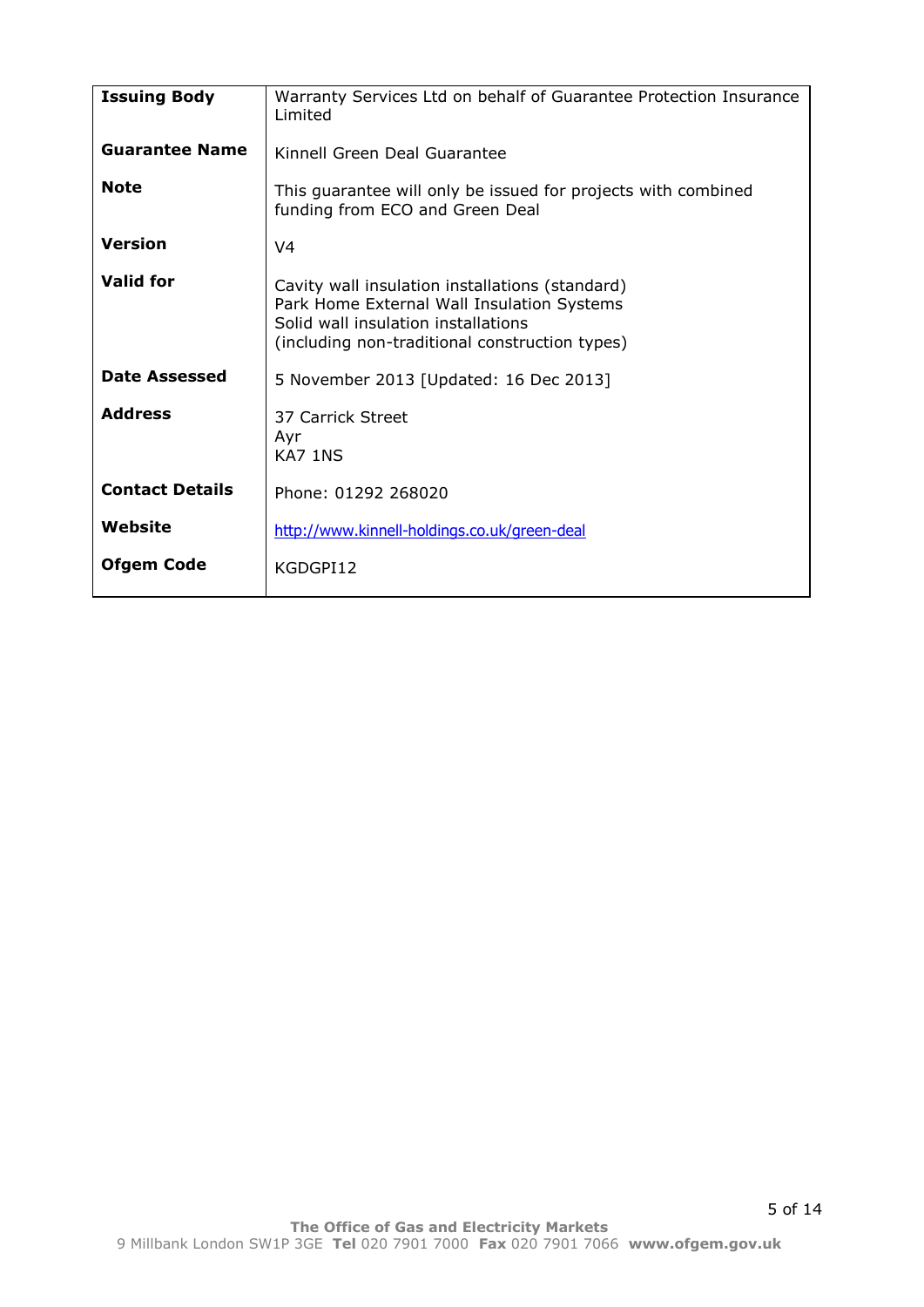| <b>UPDATE:</b>         | This guarantee is no longer available from 26 February 2015                                                                                                                                                                                                                                                                                                                                                                                                                                                                                                                                                                                      |
|------------------------|--------------------------------------------------------------------------------------------------------------------------------------------------------------------------------------------------------------------------------------------------------------------------------------------------------------------------------------------------------------------------------------------------------------------------------------------------------------------------------------------------------------------------------------------------------------------------------------------------------------------------------------------------|
| <b>Issuing Body</b>    | Independent Warranty in conjunction with Elite Insurance<br>Company Limited                                                                                                                                                                                                                                                                                                                                                                                                                                                                                                                                                                      |
| <b>Guarantee Name</b>  | <b>IWA ECO Guarantee</b>                                                                                                                                                                                                                                                                                                                                                                                                                                                                                                                                                                                                                         |
| <b>Version</b>         | Version 3                                                                                                                                                                                                                                                                                                                                                                                                                                                                                                                                                                                                                                        |
| <b>Valid for</b>       | Solid Wall Insulation<br>Park Home External Wall Insulation Systems<br>Cavity wall insulation installations (standard)<br>Hard to treat cavity wall insulation installations, as follows:<br>i. - where a chartered surveyor has reported that the cavity is<br>not suitable to insulate with standard materials or<br>techniques due to severe or very severe exposure to wind<br>driven rain or risk of water penetration;<br>where a chartered surveyor has reported that the cavity<br>wall is not suitable to insulate without substantial remedial<br>works to the building;<br>in a building with 3 or more storeys.<br><del>iii.</del> — |
| <b>Date Assessed</b>   | 22 July 2013 [Updated 31 March 2014; 26 February 2015]                                                                                                                                                                                                                                                                                                                                                                                                                                                                                                                                                                                           |
| <b>Available Until</b> | 25 February 2015 [Guarantee no longer offered after this date]                                                                                                                                                                                                                                                                                                                                                                                                                                                                                                                                                                                   |
| <b>Address</b>         | 20 Billing Road<br>Northampton<br><b>NN1 5AW</b>                                                                                                                                                                                                                                                                                                                                                                                                                                                                                                                                                                                                 |
| <b>Contact Details</b> | Phone: 01604 604511<br>E-mail: sarah@iwa.biz                                                                                                                                                                                                                                                                                                                                                                                                                                                                                                                                                                                                     |
| <b>Website</b>         | www.iwa.biz                                                                                                                                                                                                                                                                                                                                                                                                                                                                                                                                                                                                                                      |
| <b>Ofgem Code</b>      | IWAEIC11                                                                                                                                                                                                                                                                                                                                                                                                                                                                                                                                                                                                                                         |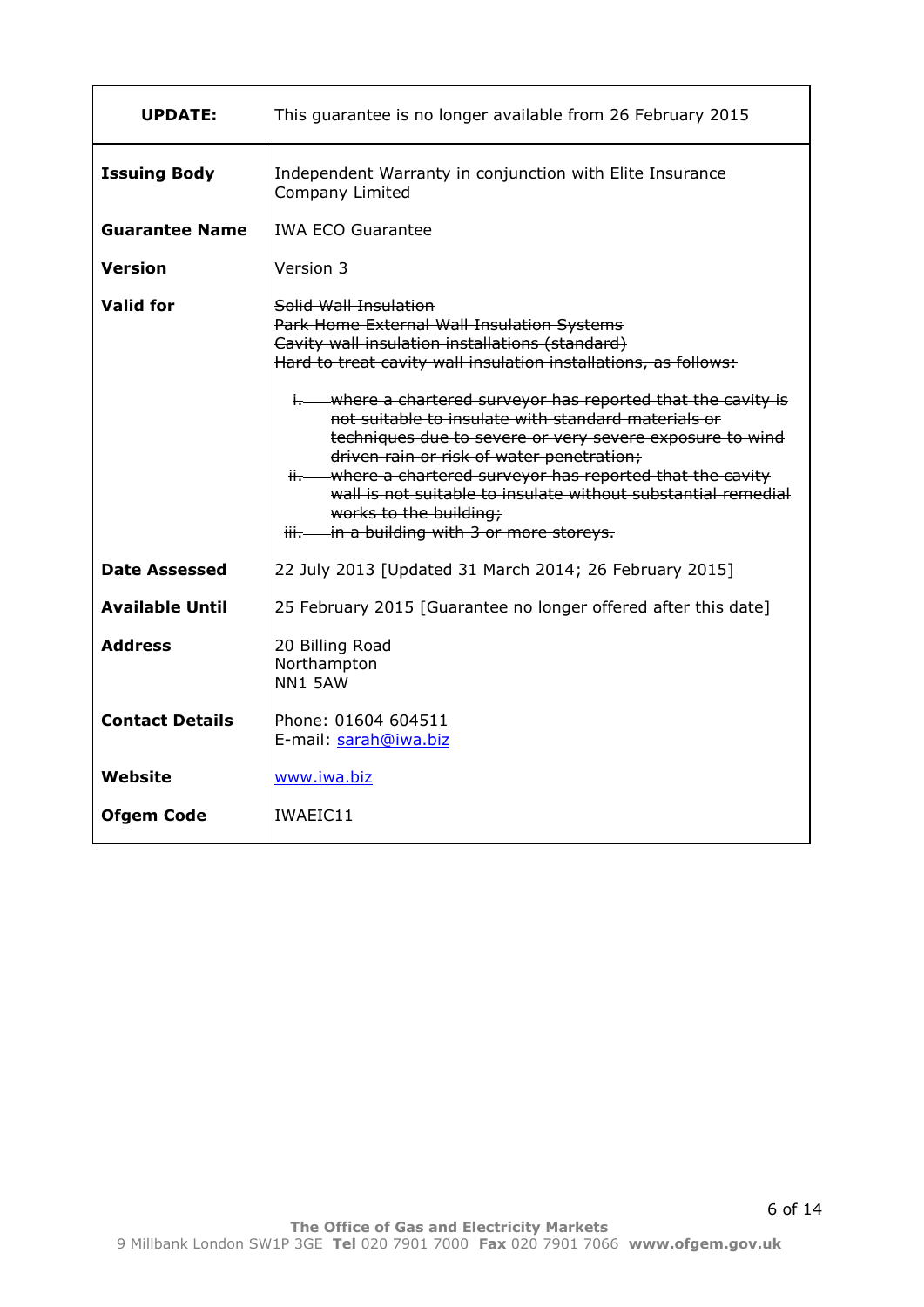| <b>Issuing Body</b>    | Jelf Insurance Partnership Services Ltd and Guarantee Protection<br>Insurance Ltd.                                                                                                                                                                                                                                                                                                                                                                                                                                                                                                                                                                                                                 |
|------------------------|----------------------------------------------------------------------------------------------------------------------------------------------------------------------------------------------------------------------------------------------------------------------------------------------------------------------------------------------------------------------------------------------------------------------------------------------------------------------------------------------------------------------------------------------------------------------------------------------------------------------------------------------------------------------------------------------------|
| <b>Guarantee Name</b>  | Jelf Insurance Partnership ECO Guarantee                                                                                                                                                                                                                                                                                                                                                                                                                                                                                                                                                                                                                                                           |
| <b>Version</b>         | Version 1                                                                                                                                                                                                                                                                                                                                                                                                                                                                                                                                                                                                                                                                                          |
| <b>Valid for</b>       | Cavity wall insulation installations (standard)<br>Hard to treat cavity wall insulation installations, as follows:<br>i.<br>where the cavity is less than 50mm wide;<br>ii.                                                                                                                                                                                                                                                                                                                                                                                                                                                                                                                        |
|                        | where a chartered surveyor has reported that the cavity<br>wall is not suitable to insulate with standard insulation<br>materials or techniques due to severe or very severe<br>exposure to wind driven rain or risk of water penetration;<br>in uneven cavities in walls constructed of natural stone or<br>iii.<br>from natural stone outer leaf and block or brick inner leaf;<br>in a building with 3 or more storeys where each storey has<br>iv.<br>cavity walls and where the building is not more than 12<br>metres in height;<br>where a chartered surveyor has reported that the cavity<br>v.<br>wall is not suitable to insulate without substantial remedial<br>works to the building. |
| <b>Date Assessed</b>   | 27 June 2013                                                                                                                                                                                                                                                                                                                                                                                                                                                                                                                                                                                                                                                                                       |
| <b>Address</b>         | Partnership House<br>Priory Park East<br>Hull<br>HU4 7DY                                                                                                                                                                                                                                                                                                                                                                                                                                                                                                                                                                                                                                           |
| <b>Contact Details</b> | Phone: 01482 388597                                                                                                                                                                                                                                                                                                                                                                                                                                                                                                                                                                                                                                                                                |
| <b>Website</b>         | www.insurance-partnership.com                                                                                                                                                                                                                                                                                                                                                                                                                                                                                                                                                                                                                                                                      |
| <b>Ofgem Code</b>      | JIPGPI10                                                                                                                                                                                                                                                                                                                                                                                                                                                                                                                                                                                                                                                                                           |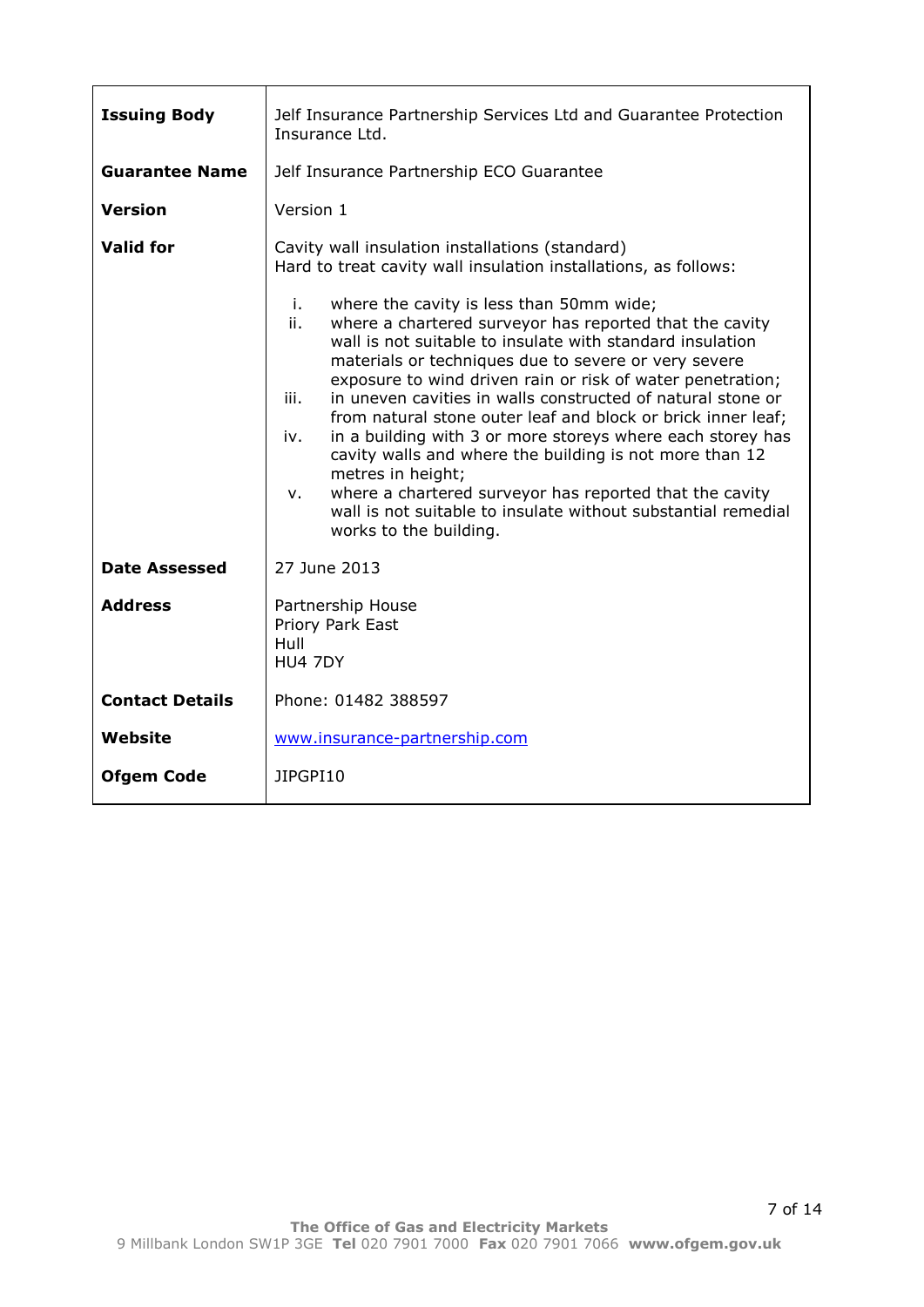| <b>Issuing Body</b>    | Jelf Insurance Partnership Services Ltd and Guarantee Protection<br>Insurance Ltd.                                                                                                                                                                                                                                                                                                                                                                                                                                                                                                                                                                                                                                                                                                                                                                                            |
|------------------------|-------------------------------------------------------------------------------------------------------------------------------------------------------------------------------------------------------------------------------------------------------------------------------------------------------------------------------------------------------------------------------------------------------------------------------------------------------------------------------------------------------------------------------------------------------------------------------------------------------------------------------------------------------------------------------------------------------------------------------------------------------------------------------------------------------------------------------------------------------------------------------|
| <b>Guarantee Name</b>  | <b>BUFCA ECO BASF Walltite CV 100 Guarantee</b>                                                                                                                                                                                                                                                                                                                                                                                                                                                                                                                                                                                                                                                                                                                                                                                                                               |
| Version                | Version 2                                                                                                                                                                                                                                                                                                                                                                                                                                                                                                                                                                                                                                                                                                                                                                                                                                                                     |
| Valid for              | Cavity wall insulation installations (standard)<br>Hard to treat cavity wall insulation installations, as follows:                                                                                                                                                                                                                                                                                                                                                                                                                                                                                                                                                                                                                                                                                                                                                            |
|                        | i.<br>where the cavity is less than 50mm wide;<br>ii.<br>where a chartered surveyor has reported that the cavity<br>wall is not suitable to insulate with standard insulation<br>materials or techniques due to (a) severe or very severe<br>exposure to wind driven rain or risk of water penetration,<br>including flood risk areas, or (b) failed wall ties;<br>in uneven cavities in walls constructed of natural stone or<br>iii.<br>from natural stone outer leaf and block or brick inner leaf<br>(including where these walls have stone wall ties);<br>in a building with 3 or more storeys where each storey has<br>iv.<br>cavity walls and where the building is not more than 12<br>metres in height;<br>where a chartered surveyor has reported that the cavity<br>v.<br>wall is not suitable to insulate without substantial remedial<br>works to the building. |
| <b>Date Assessed</b>   | 29 May 2013 [Updated 28 Nov 2013]                                                                                                                                                                                                                                                                                                                                                                                                                                                                                                                                                                                                                                                                                                                                                                                                                                             |
| <b>Address</b>         | Partnership House<br>Priory Park East<br>Hull<br>HU4 7DY                                                                                                                                                                                                                                                                                                                                                                                                                                                                                                                                                                                                                                                                                                                                                                                                                      |
| <b>Contact Details</b> | Phone: 01482 388597                                                                                                                                                                                                                                                                                                                                                                                                                                                                                                                                                                                                                                                                                                                                                                                                                                                           |
| <b>Website</b>         | www.bufcawarranty.co.uk                                                                                                                                                                                                                                                                                                                                                                                                                                                                                                                                                                                                                                                                                                                                                                                                                                                       |
| <b>Ofgem Code</b>      | BBWGPI09                                                                                                                                                                                                                                                                                                                                                                                                                                                                                                                                                                                                                                                                                                                                                                                                                                                                      |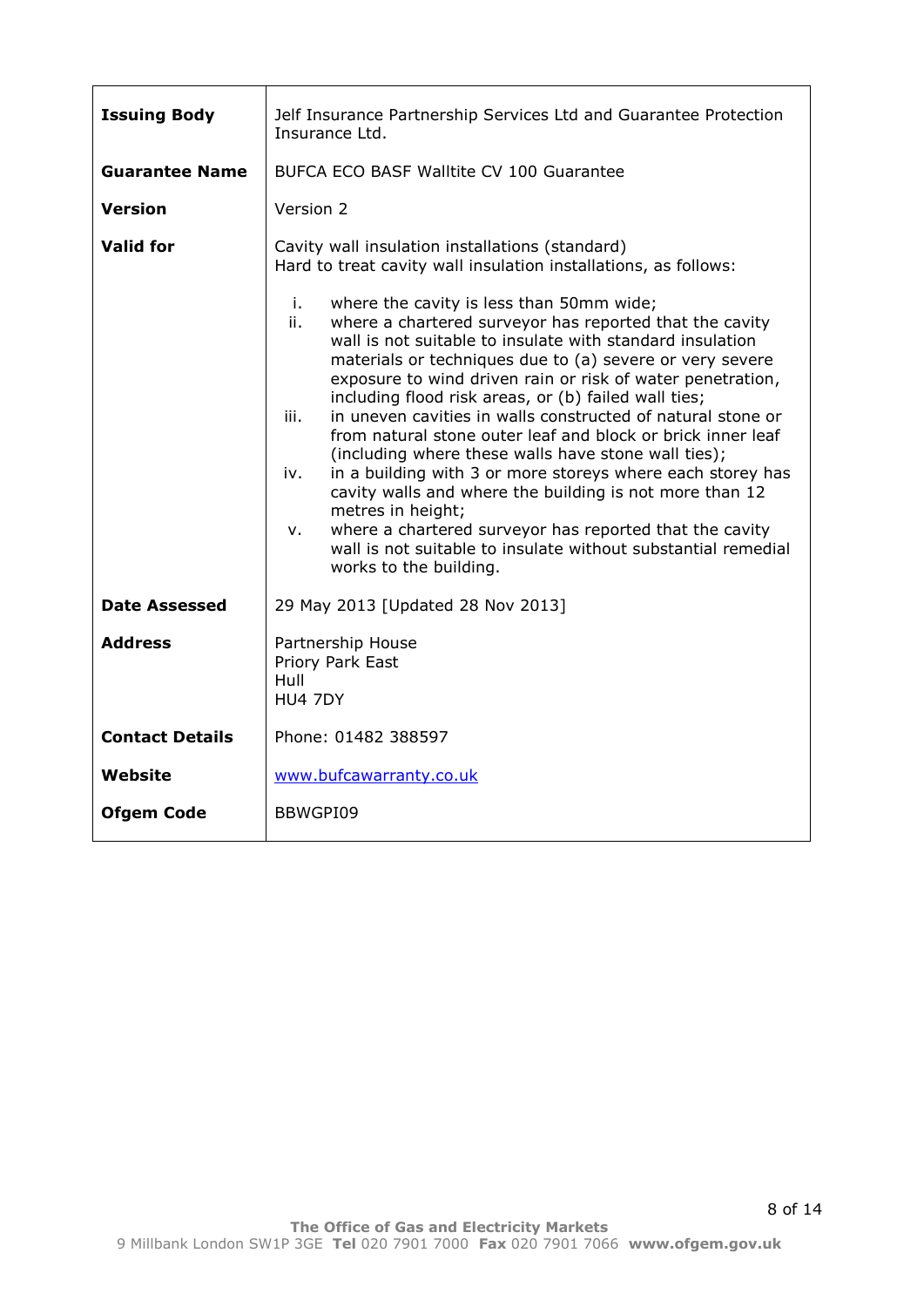| <b>Issuing Body</b>    | Home Insulation & Energy Systems Quality Assured Contractors<br>Scheme (HIES) in conjunction with Consumer Protection Insurance<br>Ltd and Enterprise Insurance Plc. |
|------------------------|----------------------------------------------------------------------------------------------------------------------------------------------------------------------|
| <b>Guarantee Name</b>  | Enterprise ECO Guarantee                                                                                                                                             |
| <b>Version</b>         | V <sub>1</sub>                                                                                                                                                       |
| <b>Valid for</b>       | Cavity Wall Insulation (standard)<br>Solid Wall Insulation                                                                                                           |
| Date Assessed          | 28 May 2013                                                                                                                                                          |
| <b>Address</b>         | West One<br>114 Wellington Street<br>Leeds, West Yorkshire<br><b>LS1 1BA</b>                                                                                         |
| <b>Contact Details</b> | Phone: 0844 324 5242<br>Email: info@hiesscheme.org.uk                                                                                                                |
| Website                | http://www.hiesscheme.org.uk                                                                                                                                         |
| <b>Ofgem Code</b>      | EEGHIE08                                                                                                                                                             |

| <b>Issuing Body</b>    | Consumer Protection Insurance Ltd (CPI) in conjunction with<br>Enterprise Insurance Plc. |
|------------------------|------------------------------------------------------------------------------------------|
| <b>Guarantee Name</b>  | Enterprise ECO Guarantee                                                                 |
| <b>Version</b>         | V <sub>1</sub>                                                                           |
| <b>Valid for</b>       | Cavity Wall Insulation (standard)<br>Solid Wall Insulation                               |
| <b>Date Assessed</b>   | 28 May 2013                                                                              |
| <b>Address</b>         | <b>Astley House</b><br>29 Queens Road<br>Chorley, Lancs<br><b>PR7 1JU</b>                |
| <b>Contact Details</b> | Phone: 0845 634 3771<br>Email: info@cpiltd.org.uk                                        |
| Website                | http://www.cpiltd.org.uk                                                                 |
| <b>Ofgem Code</b>      | EEGCPI07                                                                                 |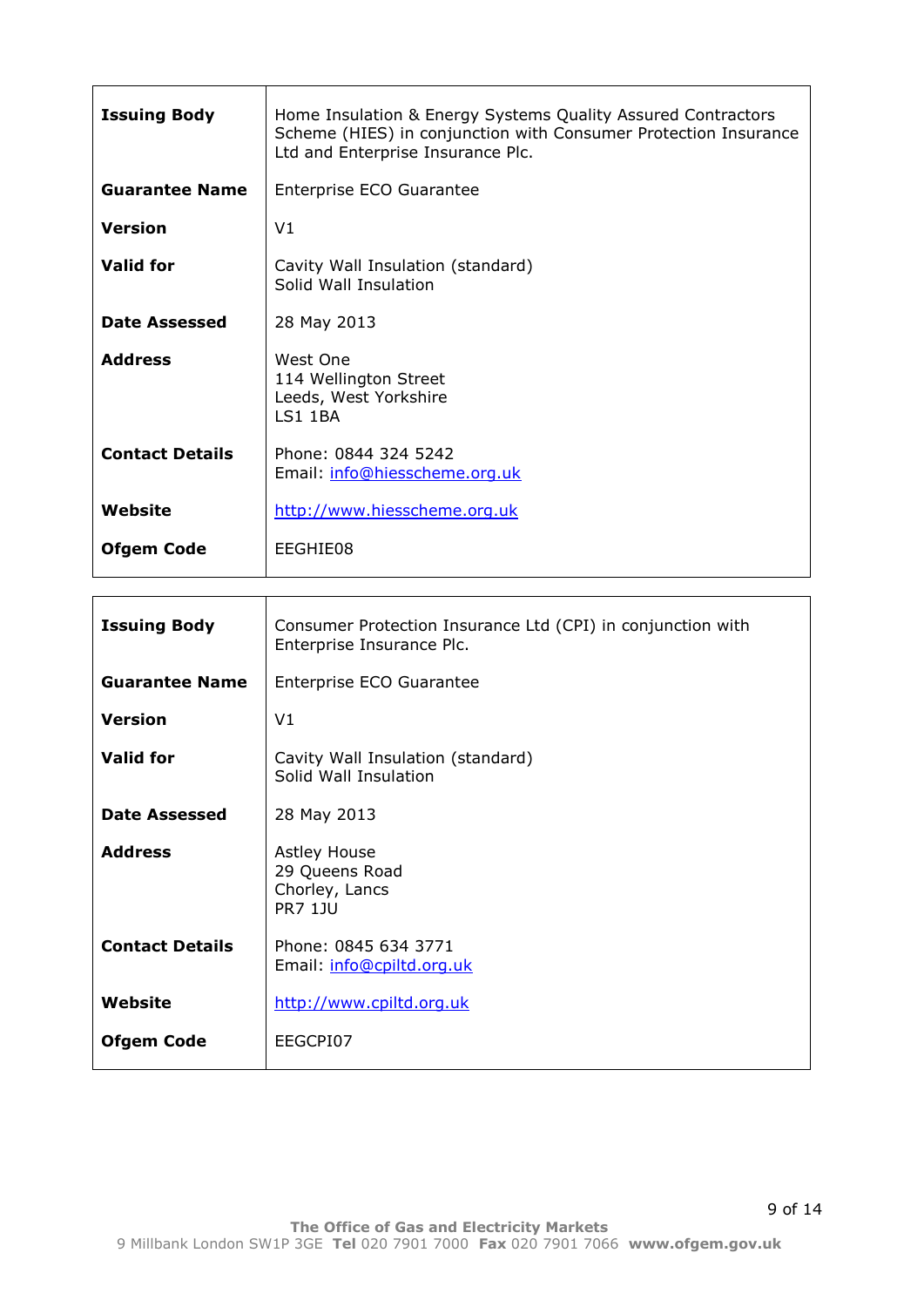| <b>Issuing Body</b>    | The Green Deal & Eco Guarantee Company in conjunction with<br>Enterprise Insurance Plc.                                                                    |
|------------------------|------------------------------------------------------------------------------------------------------------------------------------------------------------|
| <b>Guarantee Name</b>  | Enterprise ECO Guarantee                                                                                                                                   |
| <b>Version</b>         | V1                                                                                                                                                         |
| <b>Valid for</b>       | Cavity Wall Insulation (standard)<br>Park Home External Wall Insulation Systems<br>Solid Wall Insulation<br>(including non-traditional construction types) |
| <b>Date Assessed</b>   | 28 May 2013 [Updated: 02 Feb 2015; 02 March 2015]                                                                                                          |
| <b>Address</b>         | <b>Centurion House</b><br>Leyland Business Park<br>Centurion Way<br>Leyland, Lancashire<br><b>PR25 3GR</b>                                                 |
| <b>Contact Details</b> | Phone: 08453 400 523<br>Email: info@gdgc.co.uk                                                                                                             |
| <b>Ofgem Code</b>      | EEGGDG06                                                                                                                                                   |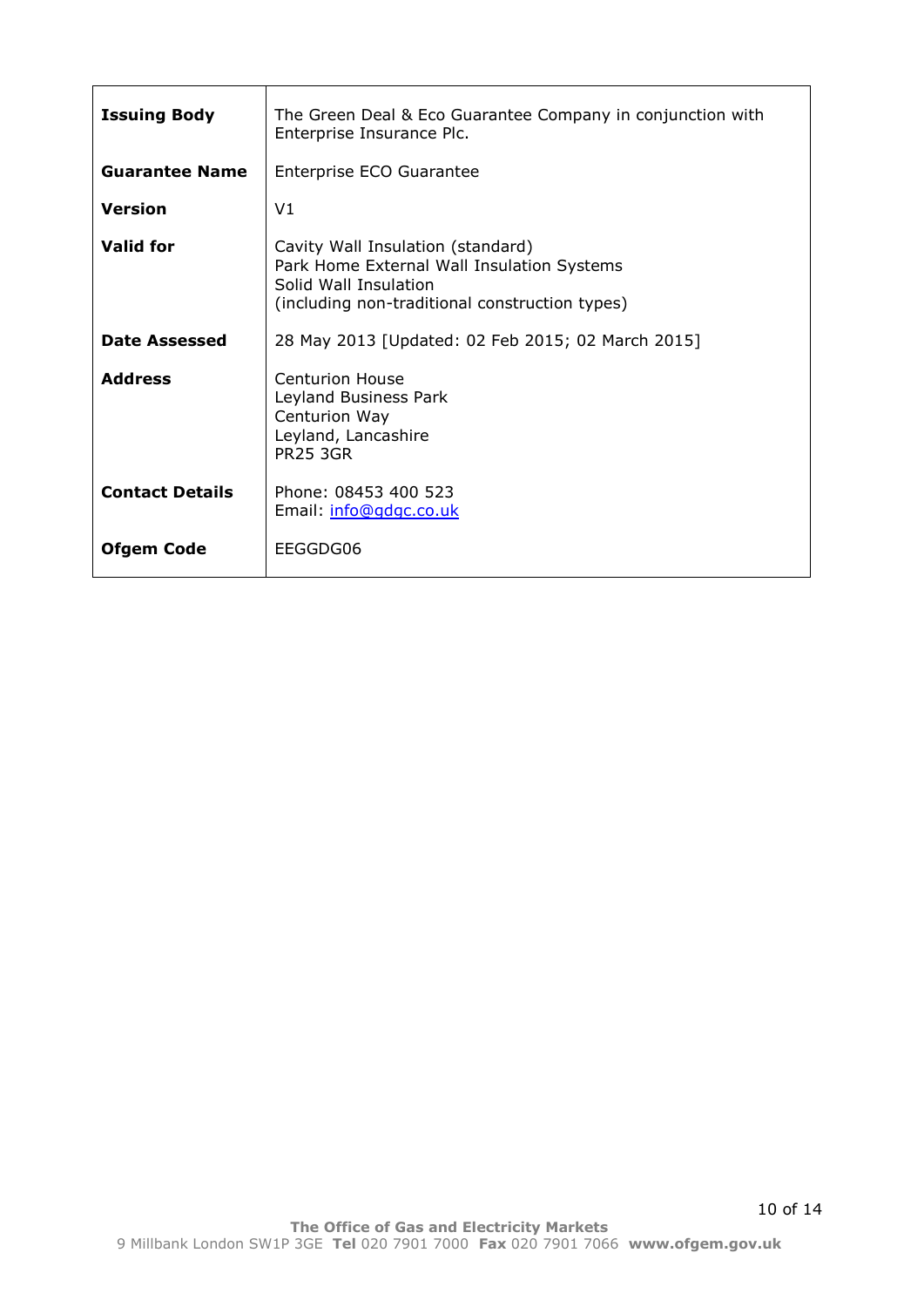| <b>Issuing Body</b>    | Jelf Insurance Partnership Services Ltd and Guarantee Protection<br>Insurance Ltd.                                                                                                                                                                                                                                                                                                                                                                                                                                                                                                                                                                                                                                                                                                                                                                                |
|------------------------|-------------------------------------------------------------------------------------------------------------------------------------------------------------------------------------------------------------------------------------------------------------------------------------------------------------------------------------------------------------------------------------------------------------------------------------------------------------------------------------------------------------------------------------------------------------------------------------------------------------------------------------------------------------------------------------------------------------------------------------------------------------------------------------------------------------------------------------------------------------------|
| <b>Guarantee Name</b>  | <b>BUFCA ECO Technitherm Guarantee</b>                                                                                                                                                                                                                                                                                                                                                                                                                                                                                                                                                                                                                                                                                                                                                                                                                            |
| <b>Version</b>         | Version 5                                                                                                                                                                                                                                                                                                                                                                                                                                                                                                                                                                                                                                                                                                                                                                                                                                                         |
| <b>Valid for</b>       | Cavity wall insulation installations (standard)<br>Hybrid wall insulation installations<br>Hard to treat cavity wall insulation installations, as follows:                                                                                                                                                                                                                                                                                                                                                                                                                                                                                                                                                                                                                                                                                                        |
|                        | i.<br>where the cavity is less than 50mm wide;<br>where a chartered surveyor has reported that the cavity<br>ii.<br>wall is not suitable to insulate with standard insulation<br>materials or techniques due to (a) severe or very severe<br>exposure to wind driven rain or risk of water penetration,<br>including flood risk areas, (b) a missing or defective damp-<br>proof course, or (c) failed wall ties;<br>iii.<br>in uneven cavities in walls constructed of natural stone or<br>from natural stone outer leaf and block or brick inner leaf,<br>(including where these walls have stone wall ties);<br>in a building with 3 or more storeys where each storey has<br>iv.<br>cavity walls;<br>where a chartered surveyor has reported that the cavity<br>v.<br>wall is not suitable to insulate without substantial remedial<br>works to the building. |
| <b>Date Assessed</b>   | 05 April 2013 [Additional categories: 03 May 2013; 29 May 2013,<br>17 June 2013; 19 July 2013; 28 May 2014; 25 June 2014; 16 Oct<br>2014]                                                                                                                                                                                                                                                                                                                                                                                                                                                                                                                                                                                                                                                                                                                         |
| <b>Address</b>         | Partnership House<br>Priory Park East<br>Hull<br><b>HU4 7DY</b>                                                                                                                                                                                                                                                                                                                                                                                                                                                                                                                                                                                                                                                                                                                                                                                                   |
| <b>Contact Details</b> | Phone: 01482 388597                                                                                                                                                                                                                                                                                                                                                                                                                                                                                                                                                                                                                                                                                                                                                                                                                                               |
| Website                | www.bufcawarranty.co.uk                                                                                                                                                                                                                                                                                                                                                                                                                                                                                                                                                                                                                                                                                                                                                                                                                                           |
| <b>Ofgem Code</b>      | BTGGPI05                                                                                                                                                                                                                                                                                                                                                                                                                                                                                                                                                                                                                                                                                                                                                                                                                                                          |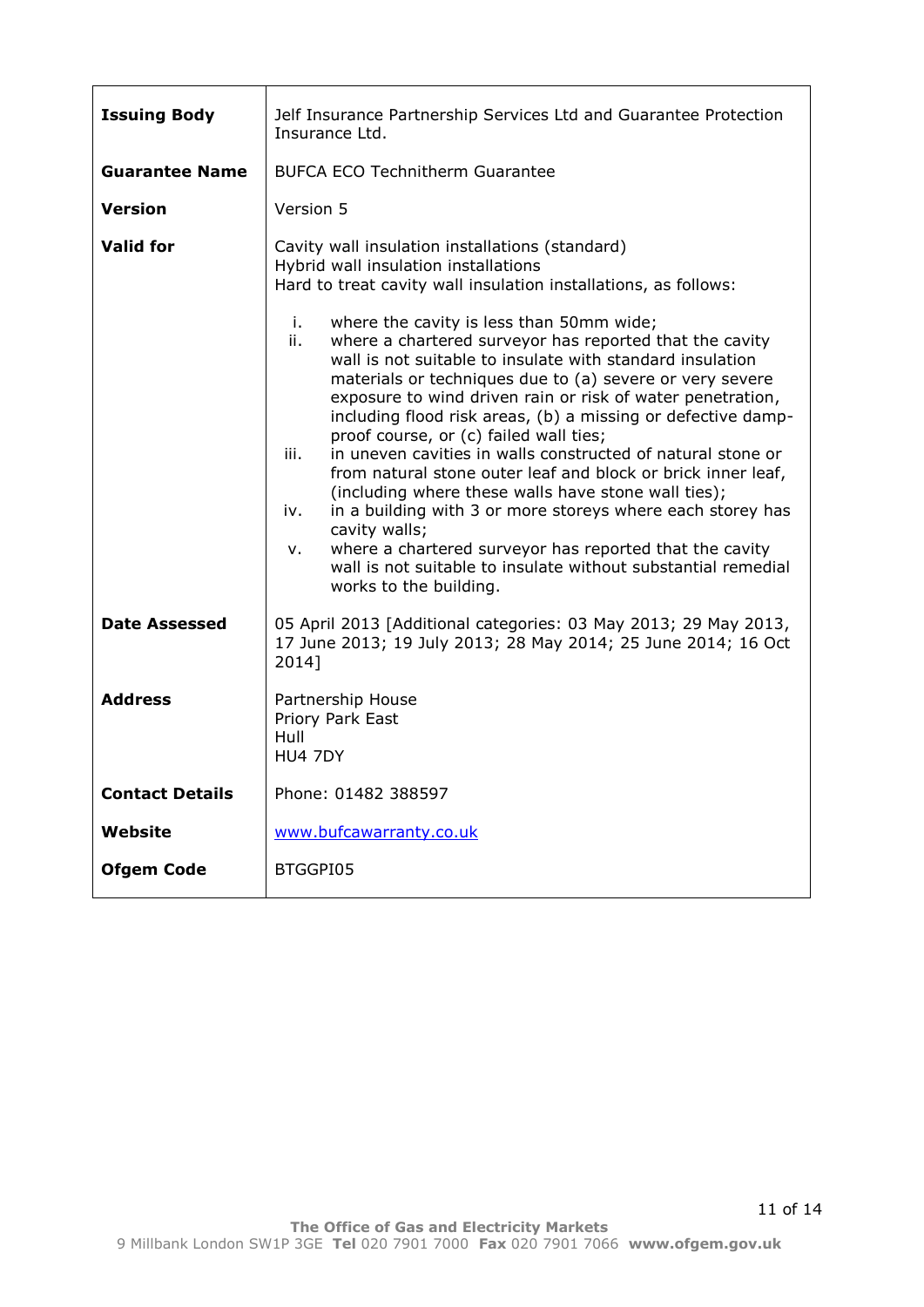| <b>Issuing Body</b>    | Cavity Insulation Guarantee Agency (CIGA)                                                                                                                                                                                                                                                                                                                                                                                                                                                                                                                                                                                               |
|------------------------|-----------------------------------------------------------------------------------------------------------------------------------------------------------------------------------------------------------------------------------------------------------------------------------------------------------------------------------------------------------------------------------------------------------------------------------------------------------------------------------------------------------------------------------------------------------------------------------------------------------------------------------------|
| <b>Guarantee Name</b>  | <b>CIGA HTT Guarantee</b>                                                                                                                                                                                                                                                                                                                                                                                                                                                                                                                                                                                                               |
| <b>Version</b>         | Version 1.0                                                                                                                                                                                                                                                                                                                                                                                                                                                                                                                                                                                                                             |
| <b>Valid for</b>       | Hard to treat cavity wall insulation installations, as follows:                                                                                                                                                                                                                                                                                                                                                                                                                                                                                                                                                                         |
|                        | i.<br>where the cavity is less than 50mm wide (including partial<br>fill);<br>in a building with 3 or more storeys where each storey has<br>ii.<br>cavity walls;<br>where a chartered surveyor has reported that the cavity<br>iii.<br>wall is not suitable to insulate without substantial remedial<br>works to the building;<br>where a chartered surveyor has reported the cavity wall is<br>iv.<br>not suitable to insulate with standard materials or<br>techniques (including partial fill);<br>in uneven cavities in walls constructed of natural stone or<br>v.<br>from natural stone outer leaf and block or brick inner leaf. |
| Date Assessed          | 27 March 2013 [Additional categories: 16 Jul 2013; 12 Nov 2013]                                                                                                                                                                                                                                                                                                                                                                                                                                                                                                                                                                         |
| <b>Address</b>         | CIGA House,<br>3 Vimy Court, Vimy Road<br>Leighton Buzzard<br>Bedfordshire, LU7 1FG                                                                                                                                                                                                                                                                                                                                                                                                                                                                                                                                                     |
| <b>Contact Details</b> | Phone: 01525 853300<br>Fax: 01525 385926<br>info@ciga.co.uk                                                                                                                                                                                                                                                                                                                                                                                                                                                                                                                                                                             |
| <b>Website</b>         | http://www.ciga.co.uk/                                                                                                                                                                                                                                                                                                                                                                                                                                                                                                                                                                                                                  |
| <b>Ofgem Code</b>      | CHGCIG04                                                                                                                                                                                                                                                                                                                                                                                                                                                                                                                                                                                                                                |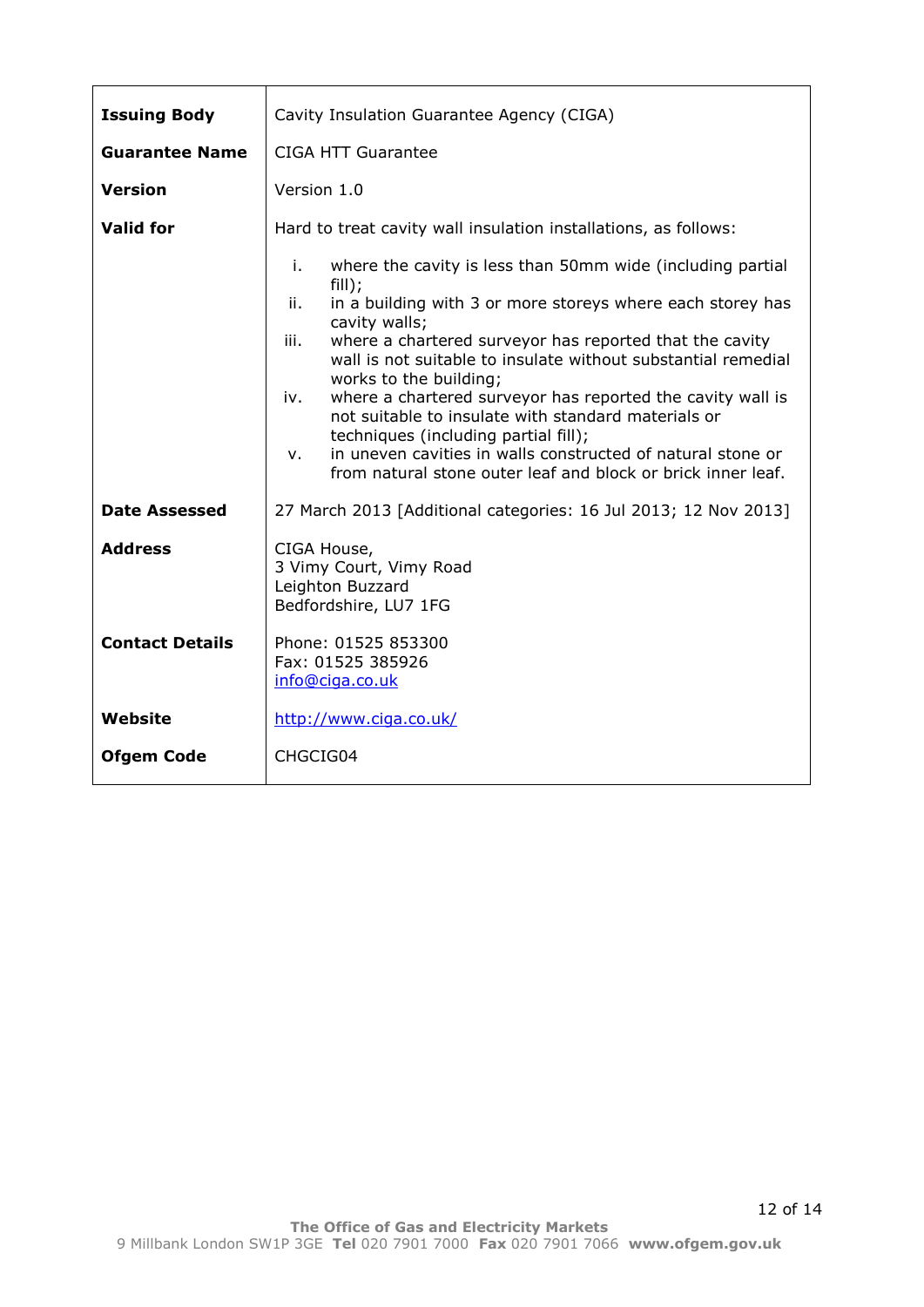| <b>Issuing Body</b>    | Warranty Services Ltd on behalf of Guarantee Protection Insurance<br>Limited                                                                                                           |
|------------------------|----------------------------------------------------------------------------------------------------------------------------------------------------------------------------------------|
| <b>Guarantee Name</b>  | Kinnell ECO Guarantee                                                                                                                                                                  |
| Version                | V4                                                                                                                                                                                     |
| <b>Valid for</b>       | Cavity wall insulation installations (standard)<br>Park Home External Wall Insulation Systems<br>Solid wall insulation installations<br>(including non-traditional construction types) |
| <b>Date Assessed</b>   | 21 March 2013 [Updated: 24 July 2013; 16 Dec 2013]                                                                                                                                     |
| <b>Address</b>         | 37 Carrick Street<br>Ayr<br>KA7 1NS                                                                                                                                                    |
| <b>Contact Details</b> | Phone: 01292 268020                                                                                                                                                                    |
| Website                | http://www.kinnelleco.co.uk                                                                                                                                                            |
| <b>Ofgem Code</b>      | KEGGPI03                                                                                                                                                                               |

| <b>Issuing Body</b>    | Cavity Insulation Guarantee Agency (CIGA)                                           |
|------------------------|-------------------------------------------------------------------------------------|
| <b>Guarantee Name</b>  | CIGA 25 Year Guarantee                                                              |
| <b>Version</b>         | Version 3.0                                                                         |
| <b>Valid for</b>       | Cavity wall insulation installations (standard)                                     |
| Date Assessed          | 20 March 2013                                                                       |
| <b>Address</b>         | CIGA House,<br>3 Vimy Court, Vimy Road<br>Leighton Buzzard<br>Bedfordshire, LU7 1FG |
| <b>Contact Details</b> | Phone: 01525 853300<br>Fax: 01525 385926<br>info@ciga.co.uk                         |
| Website                | http://www.ciga.co.uk/                                                              |
| <b>Ofgem Code</b>      | CYGCIG02                                                                            |